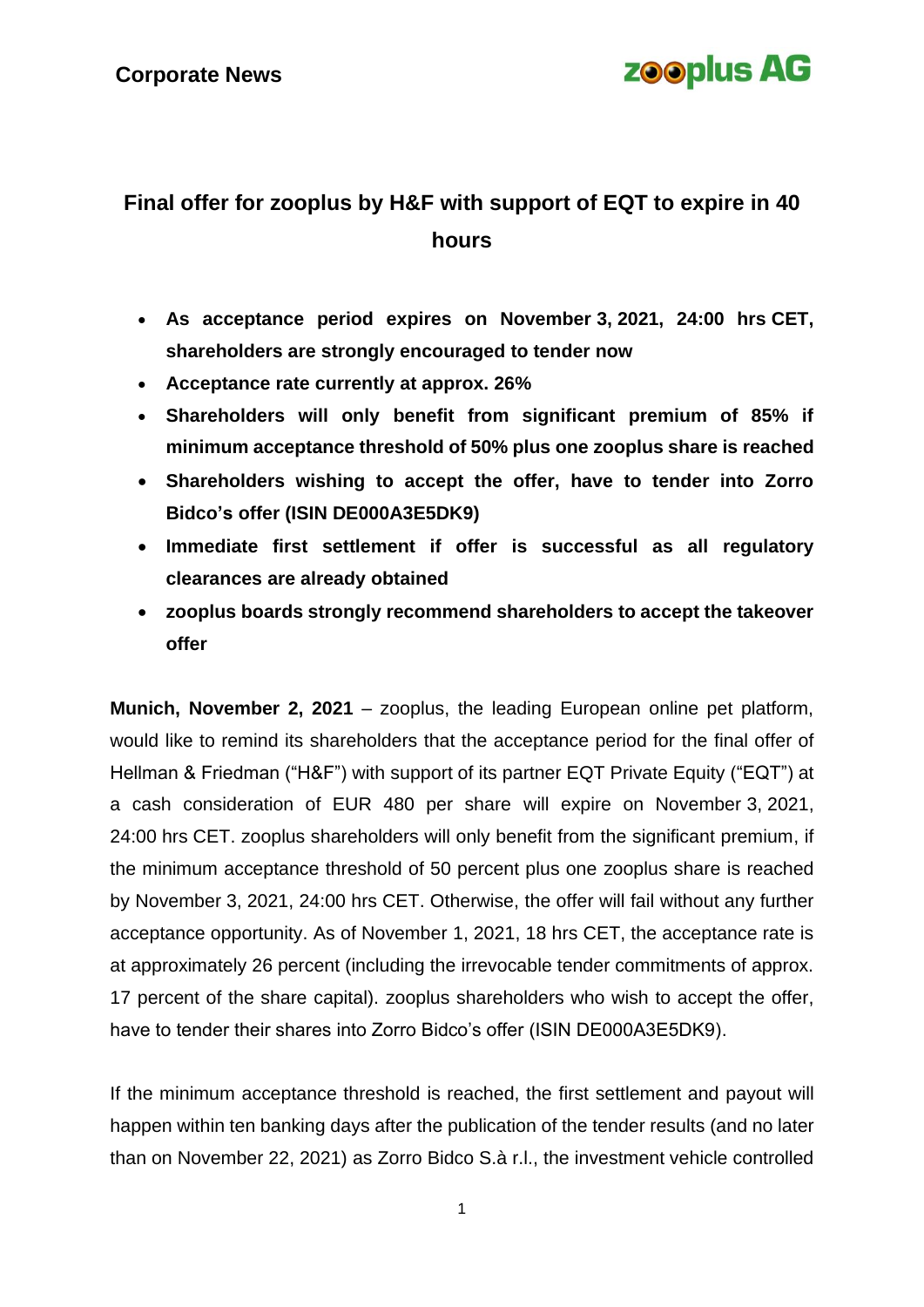# **zooplus AG**

by H&F, has already obtained all necessary merger control and foreign regulatory clearances.

The cash consideration of EUR 480 per zooplus share represents a significant premium of 85 percent to the unaffected 3-months VWAP of zooplus as of August 12, 2021, the day before H&F announced its voluntary public takeover offer for zooplus. This is especially attractive against the backdrop of a more challenging stock market environment for e-commerce companies in which many peers have traded down since the launch of the offer by Zorro Bidco.

### **Recommendation to shareholders**

The Management and Supervisory Boards of zooplus consider the offer to be in the best interest of the company and highly attractive to shareholders. Both boards hence strongly recommend zooplus shareholders to accept the takeover offer by Zorro Bidco prior to its expiry on November 3, 2021, 24:00 hrs CET.

### **Important technical note**

Shareholders who want to accept the offer have to submit a declaration of acceptance to their custodian bank for the takeover offer by Zorro Bidco and to instruct their custodian bank to effect the booking of their zooplus shares, for which they wish to accept the offer, into the ISIN DE000A3E5DK9. Only the offer by Zorro Bidco offers the consideration of EUR 480 per share. The concurrent takeover offer by Pet BidCo GmbH (ISIN DE000A3E5E48) offers a lower consideration of EUR 470 per share, will not be amended any further and is expected to lapse (as communicated to the company).

#### **Company profile:**

zooplus AG is the leading online pet platform in Europe measured by sales. Founded as a German start-up in 1999, the company's business model has been successfully launched internationally, dedicated to the mission of creating moments of happiness between pets and pet parents across now 30 European countries. With a large and relevant product offering in the pet food and pet care & accessories range, zooplus